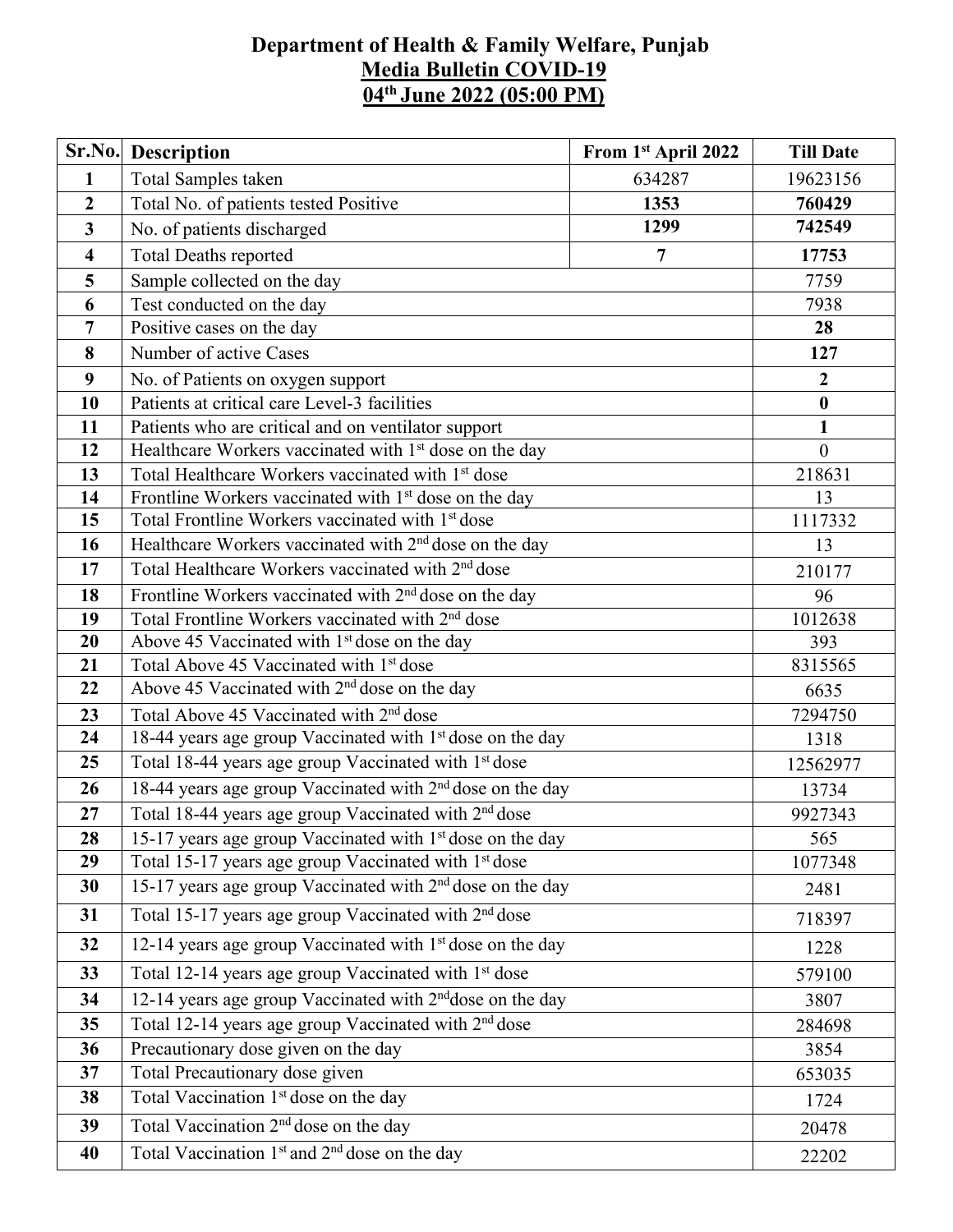## **On 04 th June 2022**

| 1. | Number of New patients<br>admitted in ICU           | <b>Nil</b>                                               |
|----|-----------------------------------------------------|----------------------------------------------------------|
| 2. | Number of New patients put<br>on ventilator support | (Patiala-1)                                              |
| 3. | Number of New patients<br>discharged                | 11<br>(Hoshiarpur-1, Ludhiana-2, Patiala-1, SAS Nagar-7) |
| 4. | Number of New deaths<br>reported                    | <b>Nil</b>                                               |

## **Patients reported Positive on 04 th June 2022 - 28**

| <b>District</b>  | <b>Number of</b><br><b>Cases</b> | <b>Positivity</b> | Case<br><b>Details</b> | <b>Remarks</b>         |  |
|------------------|----------------------------------|-------------------|------------------------|------------------------|--|
| <b>SAS Nagar</b> | 10                               | 2.27%             | 10 New Cases           | 441 Samples<br>Tested  |  |
| Kapurthala       | $\overline{4}$                   | 1.28%             | 4 New Cases            | 313 Samples<br>Tested  |  |
| Hoshiarpur       | $\overline{3}$                   | 0.66%             | 3 New Cases            | 455 Samples<br>Tested  |  |
| Muktsar          | $\overline{3}$                   | 2.26%             | 3 New Cases            | 133 Samples<br>Tested  |  |
| Patiala          | $\overline{3}$                   | 2.40%             | 3 New Cases            | 125 Samples<br>Tested  |  |
| Bathinda         | $\mathbf{1}$                     | 0.43%             | 1 New Case             | 231 Samples<br>Tested  |  |
| Fazilka          | $\mathbf{1}$                     | 0.49%             | 1 New Case             | 206 Samples<br>Tested  |  |
| Jalandhar        | $\mathbf{1}$                     | 0.08%             | 1 New Case             | 1324 Samples<br>Tested |  |
| Moga             | $\mathbf{1}$                     | 0.58%             | 1 New Case             | 171 Samples<br>Tested  |  |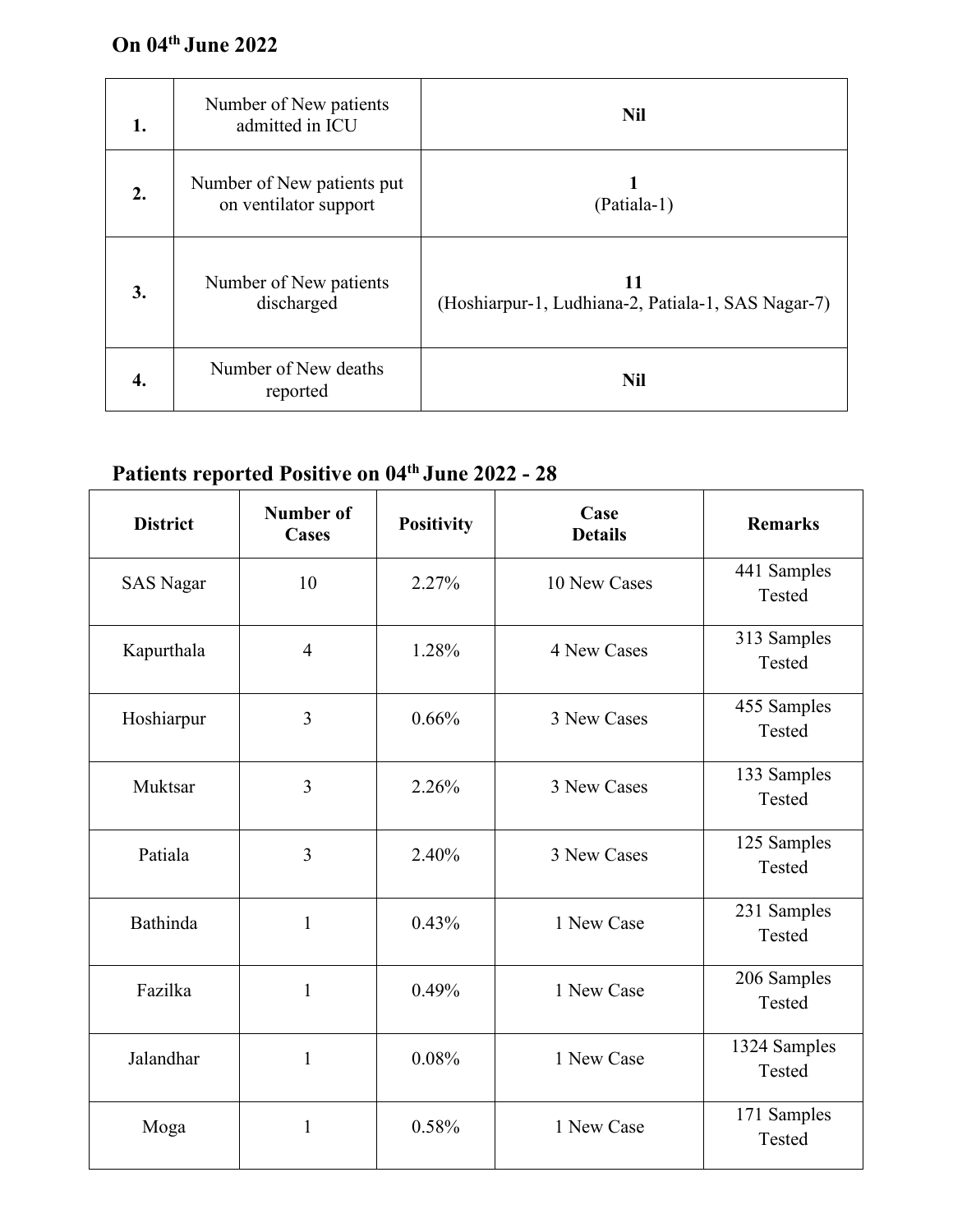| Pathankot            | $\mathbf{1}$     | 1.41%    | 1 New Case | 71 Samples<br>Tested   |
|----------------------|------------------|----------|------------|------------------------|
| Amritsar             | $\boldsymbol{0}$ | $0.00\%$ | <b>Nil</b> | 1373 Samples<br>Tested |
| Barnala              | $\boldsymbol{0}$ | $0.00\%$ | <b>Nil</b> | 131 Samples<br>Tested  |
| Faridkot             | $\boldsymbol{0}$ | $0.00\%$ | <b>Nil</b> | 74 Samples<br>Tested   |
| Ferozepur            | $\boldsymbol{0}$ | $0.00\%$ | <b>Nil</b> | 102 Samples<br>Tested  |
| FG Sahib             | $\boldsymbol{0}$ | $0.00\%$ | <b>Nil</b> | 149 Samples<br>Tested  |
| Gurdaspur            | $\boldsymbol{0}$ | $0.00\%$ | <b>Nil</b> | 329 Samples<br>Tested  |
| Ludhiana             | $\boldsymbol{0}$ | $0.00\%$ | Nil        | 1142 Samples<br>Tested |
| Malerkotla           | $\boldsymbol{0}$ | $0.00\%$ | <b>Nil</b> | 0 Samples<br>Tested    |
| Mansa                | $\boldsymbol{0}$ | $0.00\%$ | <b>Nil</b> | 39 Samples<br>Tested   |
| Ropar                | $\boldsymbol{0}$ | $0.00\%$ | <b>Nil</b> | 416 Samples<br>Tested  |
| Sangrur              | $\boldsymbol{0}$ | $0.00\%$ | <b>Nil</b> | 88 Samples<br>Tested   |
| SBS Nagar            | $\boldsymbol{0}$ | $0.00\%$ | Nil        | 106 Samples<br>Tested  |
| Tarn Taran           | $\boldsymbol{0}$ | $0.00\%$ | <b>Nil</b> | 519 Samples<br>Tested  |
| On the Day<br>Punjab | 28               | 0.35%    |            |                        |
|                      |                  |          |            |                        |